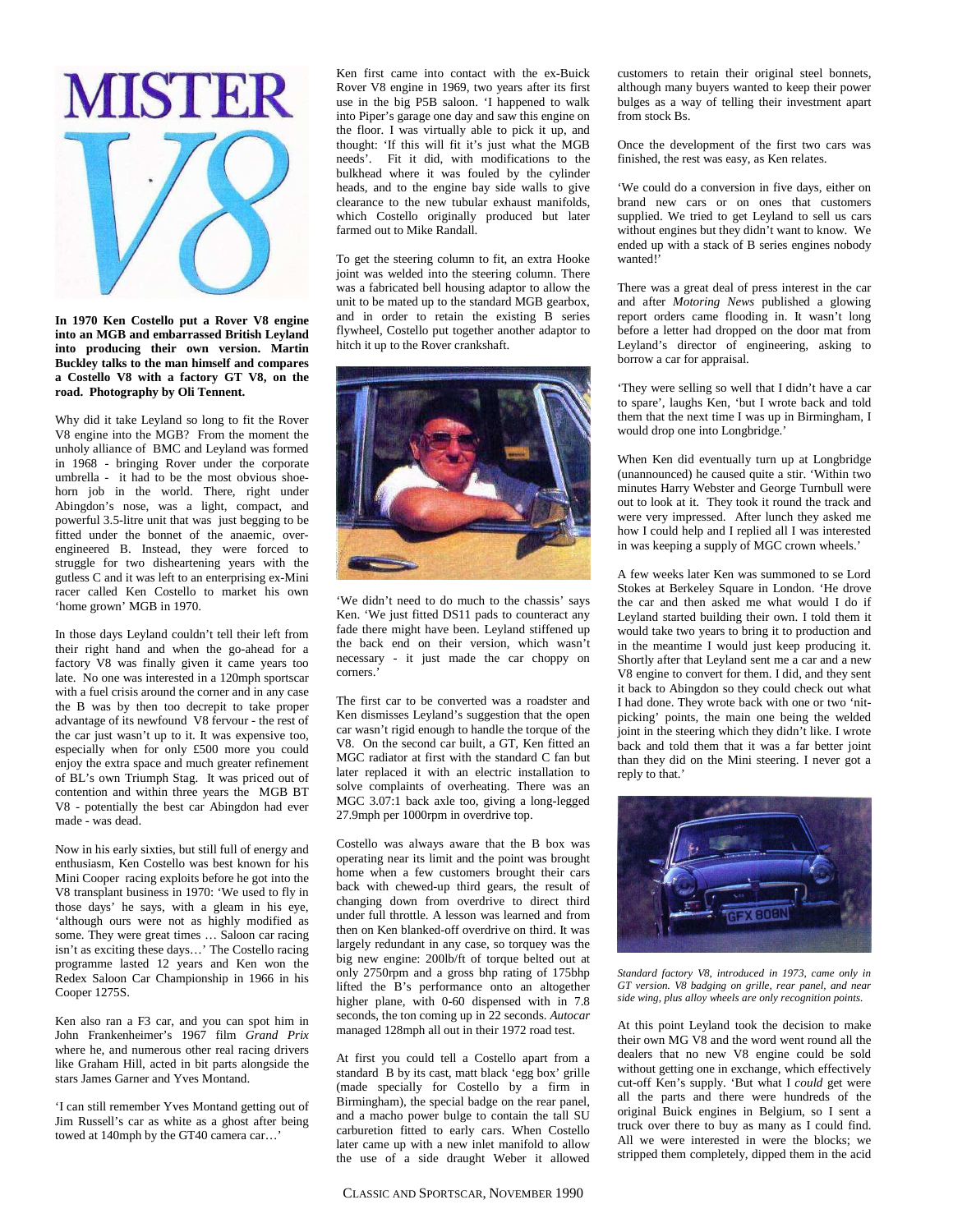bath, bored them and rebuilt them with Rover parts. Being diecast rather than sandcast, the Buick block was lighter than the Rover block, which was one benefit.'

Those tactics kept Ken going for two years until Leyland finally got their own V8 together, in August 1973. Outwardly the factory V8 looked little different from the standard B GT which was probably BL's first mistake. The only tell-tale signs were the Dunlop alloy wheels, with the cast alloy centre and steel rim, similar in style to the Reliant Scimitar fittings of the period, and wearing wider 175/14 rubbers. There were V8 badges on the front grille, the engine had most in common with the Range Rover installation, issuing the same low compression 8.25:1 pistons to give a power output of 137bhp at 5000rpm, well down on the saloon car units Costello used. Torque was affected little at 193lb/ft at 2900rpm, a massive 75 per cent increase over the standard 1800c MGB.

**"Being diecast the Buick block was lighter than the sand-cast Rover block, which was one benefit."**

It was a neat installation too, with its own black crackle finished MG cam covers and the twin SU carbs mounted at the rear of the engine on special manifolds, with inlet tracts facing towards the back of the engine. The exhaust manifolds were redesigned with two branches merging into one in the region of the bell housing. There was a new AC Delco dynamo, an oil filter mounted in series with the oil cooler for easier access and a new, bigger radiator with two electric fans.

The gearbox was strengthened slightly with its intermediate ratios closed up. Abingdon took a leaf out of Costello's book and only had overdrive working on top gear. The gearbox casing was redesigned with a bigger 91/2inch clutch and the added refinement of ball race withdrawal instead of a carbon bush. Like the Costello, the factory V8 ran an MGC 3.07 back axle, allowing 28.5mph per 1000rpm in overdrive top.

The V8 rode an inch higher all round with beefedup front springs to take care of the slightly increased weight (with accessories the V8 was slightly heavier than the B series). At the back, any worries about axle tramp were put to rest by the introduction of three main leaf springs to replace the single main leaf and five auxiliary leaves set-up of the four-cylinder version. Relative to the front wheels the steering rack was mounted further forward on the V8 and the primary shaft from the rack to the universal joint was lengthened, making the column shorter. Thicker Lockheed front discs were used to stop the V8, with a servo as standard.

Leyland pitched the price of their V8 at £2352, which put Costello's car out of the running: his conversion added nearly £1000 to the cost of the standard B and he just couldn't compete against a fully factory-guaranteed offering, even if it was only available as a GT. Ken didn't keep any records, but guesses that he converted well over 200 cars before he downed tools in 1973.

The factory car received a cool reception from the press, who loved the V8's performance but had little time for its lack of refinement and generally dated feel. *Autocar,* in their August 1973 road test, summed up the general opinion of the car perfectly.

*'Such short-comings as excessive wind noise, a harsh ride and heavy steering may be forgiven in an out and out sportscar but they have no place in a GT car costing over £2000. More unfortunate still is the fact that such short-comings are accentuated by the superb smoothness and relative quietness of the Rover V8 engine, which, it must be admitted, goes most of the way to making up for the less likeable facets of the car.'* 

Strong words for *Autocar* back then.

V8 sales were always slow, possibly due to the fact that it just didn't look much different from the ordinary MGB GT, and the hefty price tag and rather down-beat press notices can't have helped matters. Like the rest of the MG range, the V8 suffered the indignity of rubber bumpers in 1974, lessening its appeal even further. Production finally dried up in September 1976 after only 2591 MGB GT V8s.

## **Driving Impressions**

Mike Holman's B GT doesn't feel like an underdeveloped hot-rod. In fact, apart from the deep, hollow burble from the exhausts, you wouldn't know it was anything other than a 4-cylinder B.

Clutch, brakes and steering all have a similar uniform weight and feel – heavy, but not quite to the point of feeling cumbersome or awkward. In traffic, as long as you never actually come to a stop, you can treat the gearbox as a two-speeder, so plentiful and smooth is the torque served up by the engine from walking pace onwards. In top, or even overdrive top, you can plonk your right foot to the floor and know the car is going to pull away with total smoothness and considerable vigour. It's the consummate top-gear potterer if you want it to be, totally docile, totally obedient.



*Costello V8 has stable handling, near-neutral steering* 

Using the gearbox however, it becomes a hooligan toy of the first order. The acceleration is fearsome. Even the most marginal overtaking opportunities seem possible once you get the measure of the performance available. The gearbox felt fine, with short well-defined movements quite strongly biased towards the  $1<sup>st</sup>$  and  $2<sup>nd</sup>$  plane, a pause between down-changes, with a blip of the throttle helping it along just a little. Mike puts its continued good health down to smooth use, though he freely admits to working the car hard whenever possible.



*Factory MG V8 has almost Range Rover specification unit* 



*Costello uses a Buick alloy block with Rover ancillaries* 

Through corners the Costello sits flat and stable, easy to place with the positive rack-and-pinion steering, though road shocks are quite vividly transmitted. With 50/50 weight distribution the car's attitude is neutral with a tendency towards progressive, gentle oversteering when pressed really hard. Mike ably demonstrated this during our cornering shots. It can be very hairy in the wet, according to Mike, who has had the car fishtailing in third gear before now.

'The best way to correct it" smiled Mike, "is just to let go of the steering and let the self-centering – which is very strong – do all the work'.

Mike bought his Costello in 1979, having no idea what his implied. The engine – a Buick unit – has been completely rebuilt and the only real problem since then has been with jetting of the Weber carb, which meant that there was a huge low-speed flat spot to contend with, caused by the slow-running jet. The engine goes through a rough patch at 2500rpm, caused by wrong pistons used when it was rebuilt, though I couldn't feel anything.

The factory V8 feels much less happy than its twin. It's nowhere near as fast for a start, 'flat' as Ken Costello sniffily commented while driving the car, which was the first factory V8 he had ever driven, as far as he could remember. It was smoother and a little quieter than the Costello and had a less fruity exhaust bellow, but when the chips were down it just couldn't gather speed with the force of the earlier machine. It just lacked the Costello's crisp, instant response.